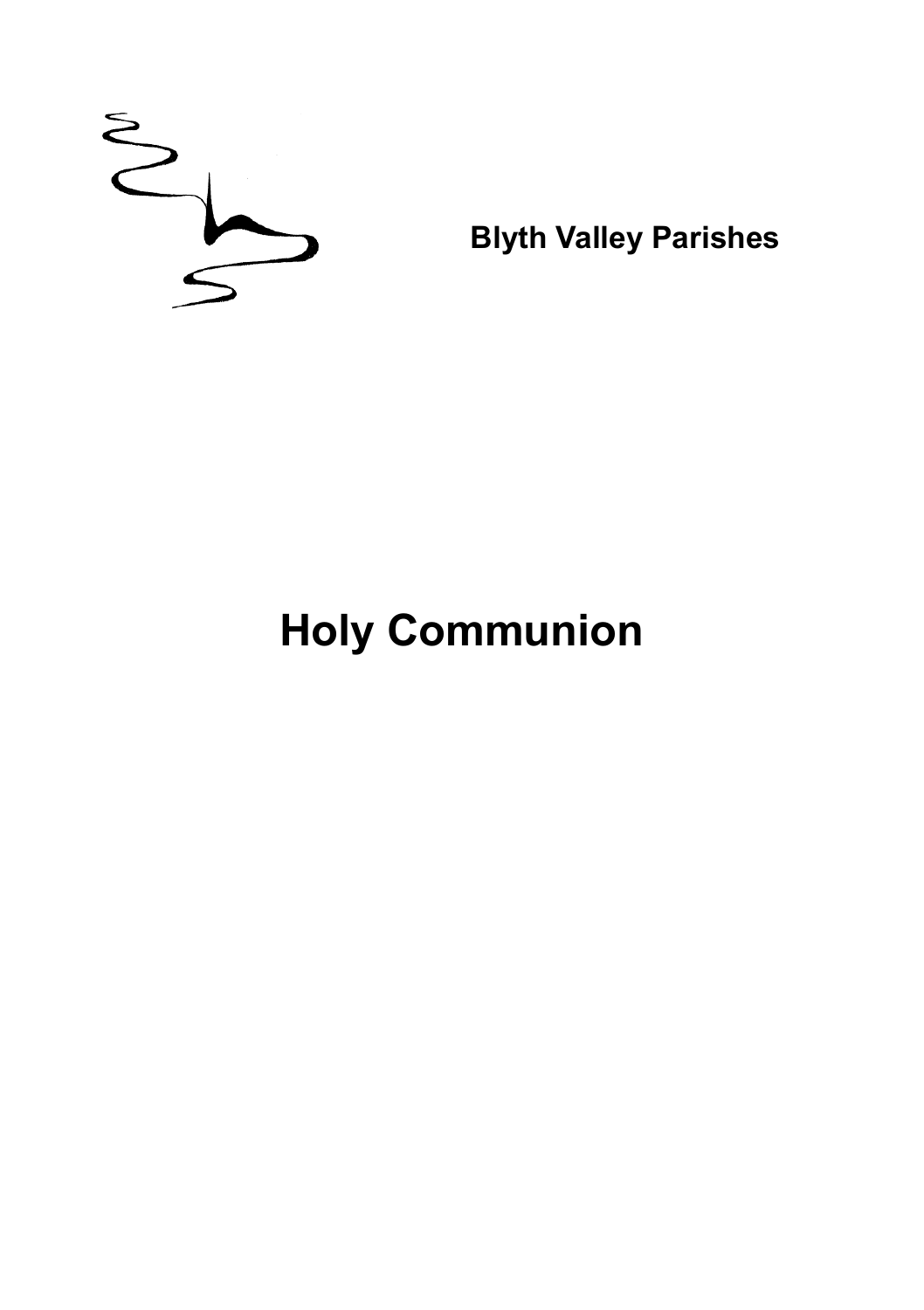Welcome to this service. Worship follows the order set out below. Please join in by reading the words in **Bold type.** The Minister will direct where alternative texts are offered. If you are able, you are invited to stand and sit as suggested. Please let us know if you need us to bring Communion to you. Do ask the people you met at the door if you need any assistance. We pray you find this experience of God with us meaningful, healing and lifechanging.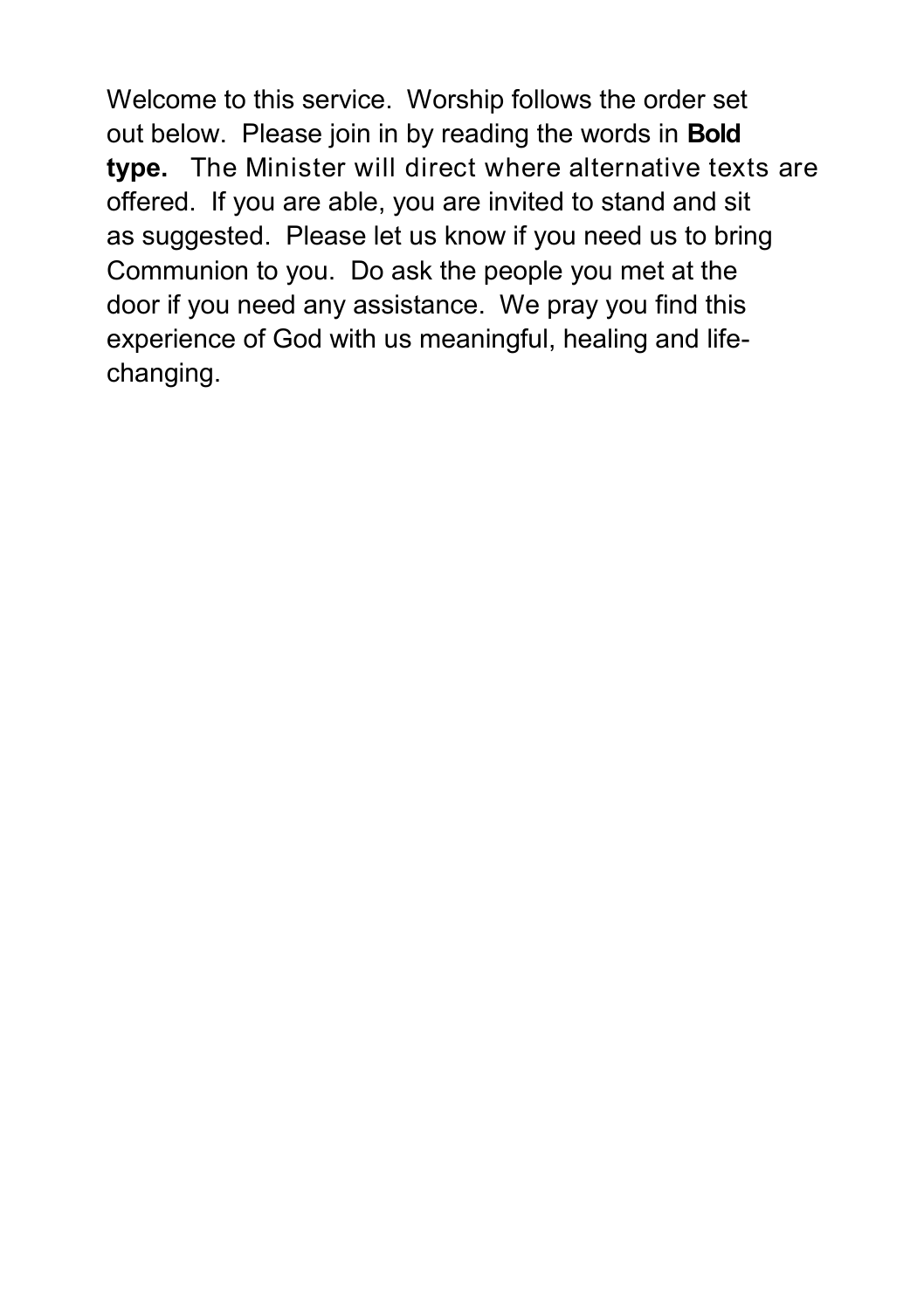The Greeting

In the name of the Father, and of the Son, and of the Holy Spirit. **Amen.**

The Lord be with you **and also with you**

(In Eastertide)

[Alleluia. Christ is risen. **He is risen indeed. Alleluia.**]

Hymn *Stand*

The Preparation

**Almighty God, to whom all hearts are open, all desires known, and from whom no secrets are hidden: cleanse the thoughts of our hearts by the inspiration of your Holy Spirit, that we may perfectly love you, and worthily magnify your holy name; through Christ our Lord. Amen.**

The Penitential Rite *Sit*

(An alternative seasonal introduction may be used)

God so loved the world that he gave his only Son Jesus Christ to save us from our sins, to be our advocate in heaven, and to bring us to eternal life. Let us confess our sins in penitence and faith, firmly resolved to keep God's commandments and to live in love and peace with all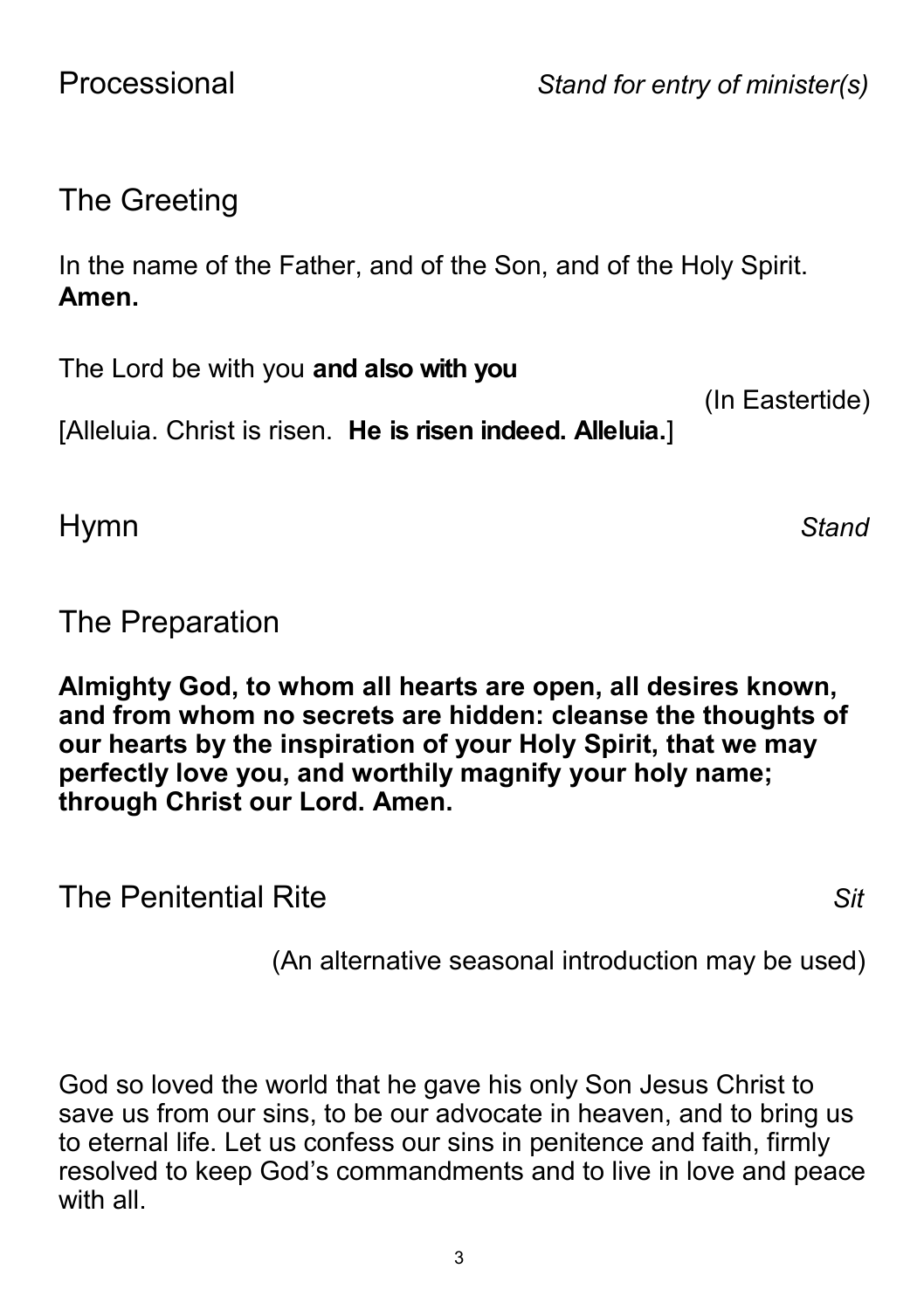**Almighty God, our heavenly Father, we have sinned against you and against our neighbour in thought and word and deed, through negligence, through weakness, through our own deliberate fault. We are truly sorry and repent of all our sins. For the sake of your Son Jesus Christ, who died for us, forgive us all that is past and grant that we may serve you in newness of life to the glory of your name. Amen.**

(or) **Most merciful God, Father of our Lord Jesus Christ, we confess that we have sinned in thought, word and deed. We have not loved you with our whole heart. We have not loved our neighbours as ourselves. In your mercy forgive what we have been, help us to amend what we are, and direct what we shall be; that we may do justly, love mercy, and walk humbly with you, our God. Amen.**

Almighty God, who forgives all who truly repent, have mercy upon you, pardon and deliver you from all your sins, confirm and strengthen you in all goodness, and keep you in life eternal; through Jesus Christ our Lord. **Amen**.

The Gloria *Stand*

(Omitted in Advent and Lent)

**Glory to God in the highest, and peace to his people on earth. Lord God, heavenly King, almighty God and Father, we worship you, we give you thanks, we praise you for your glory. Lord Jesus Christ, only Son of the Father, Lord God, Lamb of God, you take away the sin of the world: have mercy on us; you are seated at the right hand of the Father: receive our prayer. For you alone are the Holy One, you alone are the Lord, you alone are the Most High, Jesus Christ, with the Holy Spirit, in the glory of God the Father. Amen.**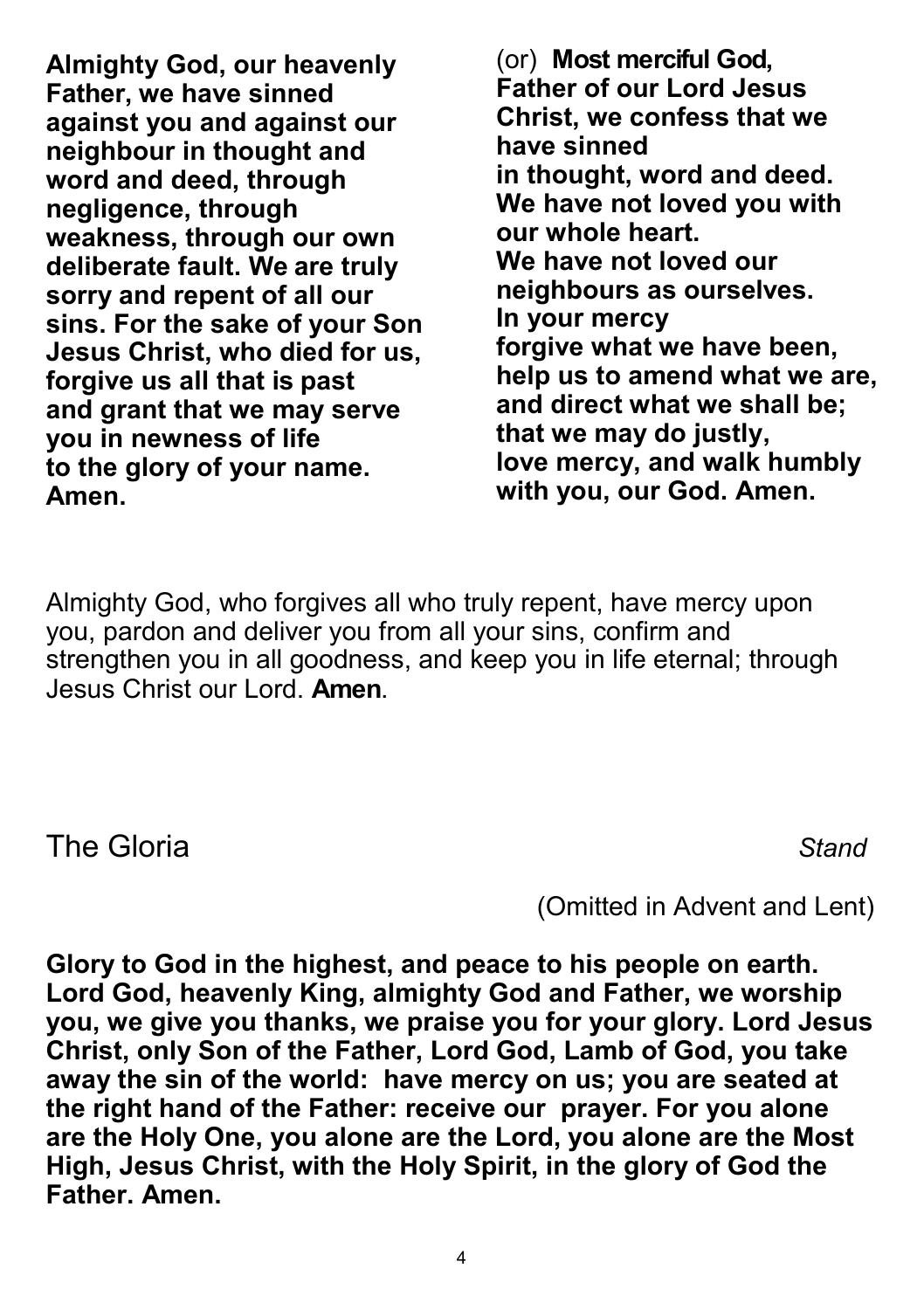<Pause> *Sit*

The Collect **(A prayer read by the Minister)** 

The Epistle (First reading)

This is the word of the Lord. **Thanks be to God**.

| Gradual Hymn                                                                            | Stand            |
|-----------------------------------------------------------------------------------------|------------------|
| The Gospel                                                                              | (Second reading) |
| [Acclamation]                                                                           |                  |
| Hear the Gospel of our Lord Jesus Christ according to $\sim$ .<br>Glory to you, O Lord. |                  |
| This is the Gospel of the Lord. Praise to you, O Christ.                                |                  |
| The Sermon                                                                              | Sit              |
| <b>The Creed</b>                                                                        | Stand            |
|                                                                                         |                  |

**We believe in one God, the Father, the Almighty, maker of heaven and earth, of all that is, seen and unseen.**

**We believe in one Lord, Jesus Christ, the only Son of God, eternally begotten of the Father, God from God, Light from**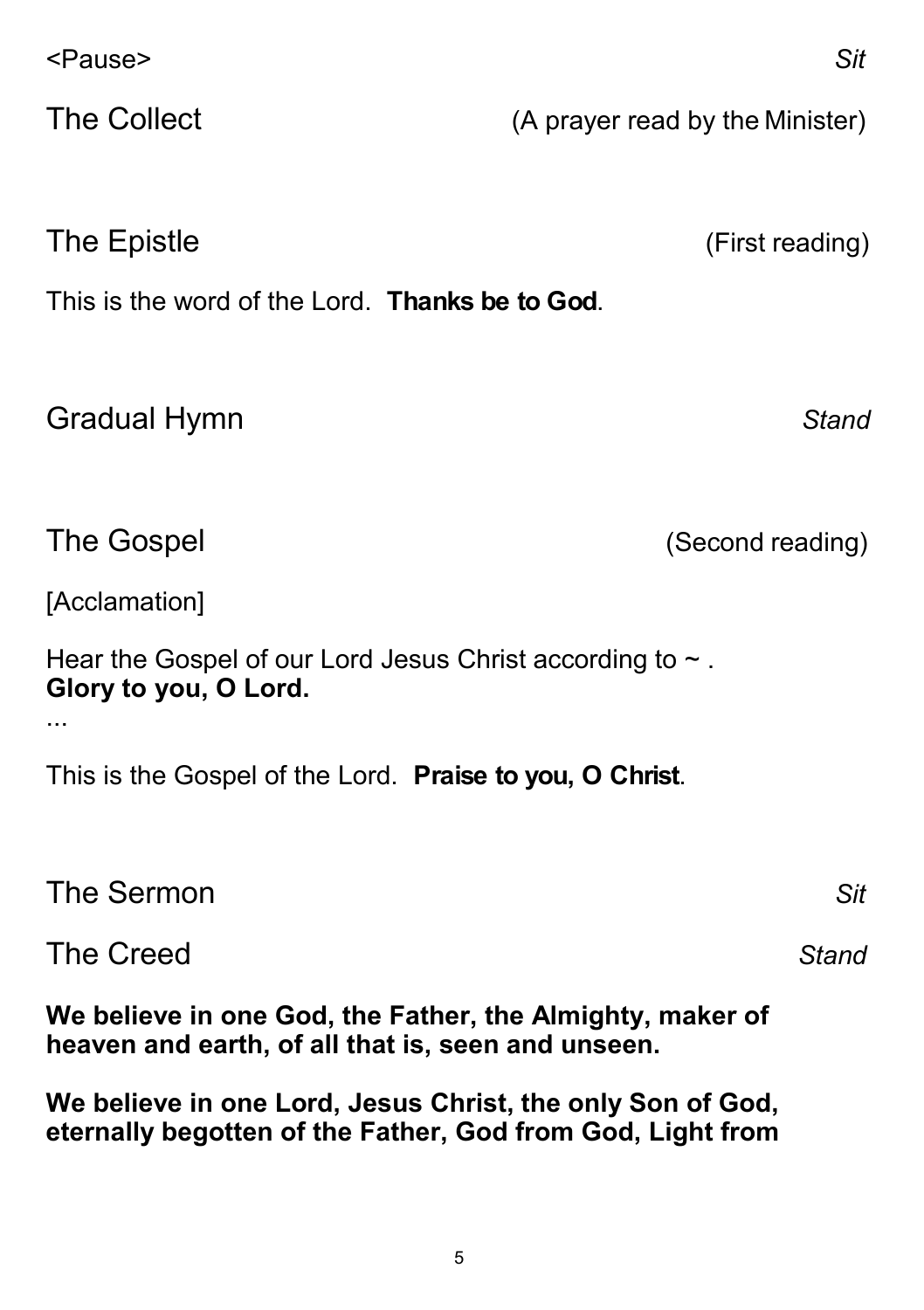**Light, true God from true God, begotten, not made, of one Being with the Father; through him all things were made. For us and for our salvation he came down from heaven, was incarnate from the Holy Spirit and the Virgin Mary and was made man. For our sake he was crucified under Pontius Pilate; he suffered death and was buried. On the third day he rose again in accordance with the Scriptures; he ascended into heaven and is seated at the right hand of the Father. He will come again in glory to judge the living and the dead, and his kingdom will have no end.**

**We believe in the Holy Spirit, the Lord, the giver of life, who proceeds from the Father and the Son, who with the Father and the Son is worshipped and glorified, who has spoken through the prophets.**

**We believe in one holy catholic and apostolic Church. We acknowledge one baptism for the forgiveness of sins. We look for the resurrection of the dead, and the life of the world to come. Amen.**

The Intercessions *Sit*

...

Lord, in your mercy **hear our prayer**. (or) Lord, hear us. **Lord, graciously hear us**.

Merciful Father, **accept these prayers for the sake of your Son, our Saviour Jesus Christ. Amen.**

The Peace *Stand*

We are the body of Christ. In the one Spirit we were all baptised into one body. Let us then pursue all that makes for peace and builds up our common life.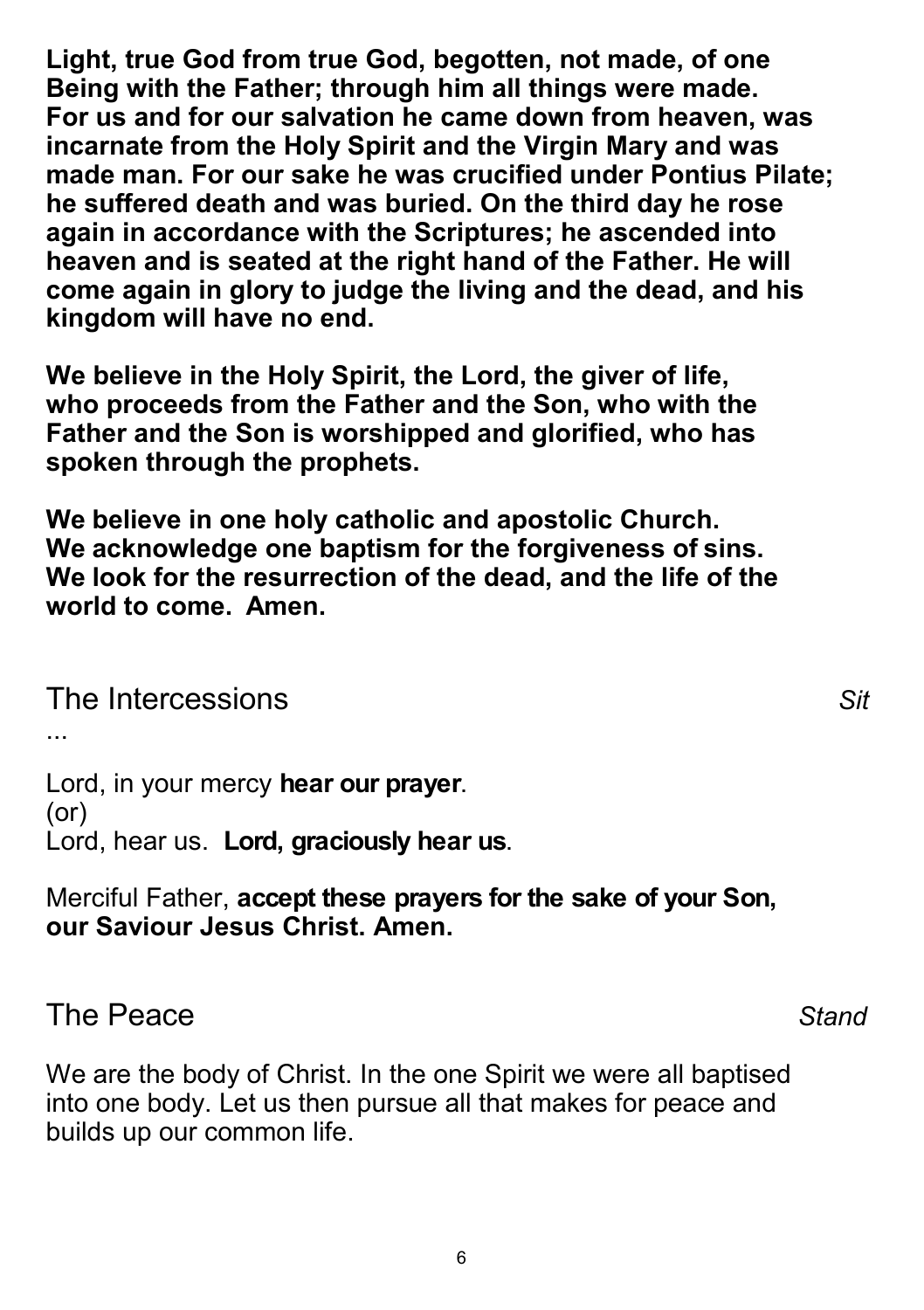7

The peace of the Lord be always with you **and also with you**.

Let us offer one another a sign of peace. *Shake hands*

Offertory Hymn *Stand*

Yours Lord is the Greatness, the power, the glory, the splendour and the majesty; for everything in heaven and on earth is yours. **All things come from you and of your own do we give you**.

The Eucharistic Prayer (An alternative may be used)

The Lord be with you **and also with you**. (or) The Lord is here, **His Spirit is with us**.

Lift up your hearts. **We lift them to the Lord**. Let us give thanks to the Lord our God. **It is right to give thanks and praise.**

Father, we give you thanks and praise through your beloved Son Jesus Christ, your living Word, through whom you have created all things; who was sent by you in your great goodness to be our Saviour. By the power of the Holy Spirit he took flesh; as your Son, born of the blessed Virgin, he lived on earth and went about among us; he opened wide his arms for us on the cross; he put an end to death by dying for us; and revealed the resurrection by rising to new life; so he fulfilled your will and won for you a holy people. ...

Therefore with angels and archangels, and with all the company of heaven, we proclaim your great and glorious name, for ever praising you and saying: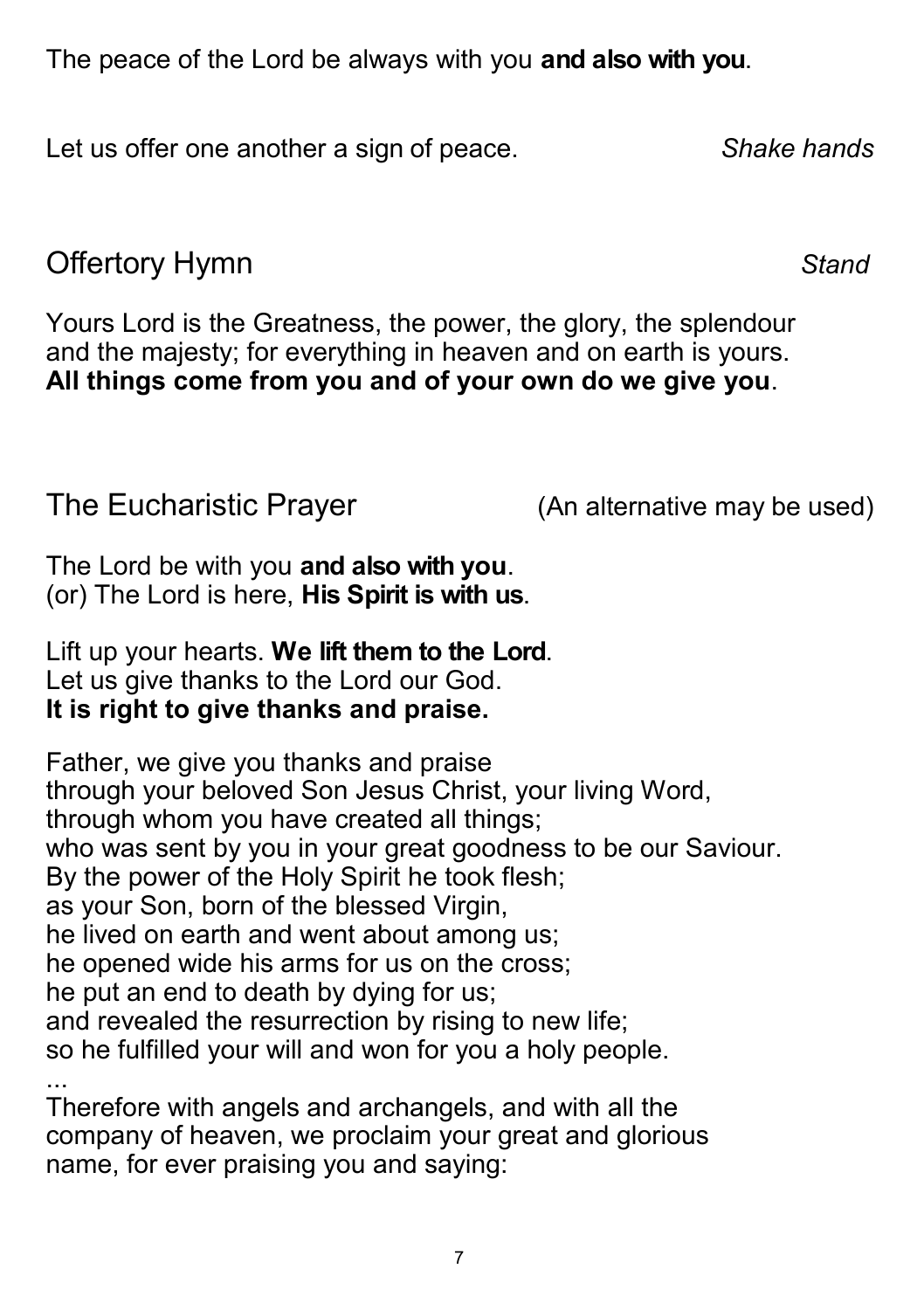**Holy, holy, holy Lord, God of power and might, heaven and earth are full of your glory. Hosanna in the highest. Blessed is he who comes in the name of the Lord. Hosanna in the highest.**

Lord, you are holy indeed, the source of all holiness; grant that by the power of your Holy Spirit, and according to your holy will, these gifts of bread and wine may be to us the body and blood of our Lord Jesus Christ;

who, in the same night that he was betrayed, took bread and gave you thanks; he broke it and gave it to his disciples, saying: Take, eat; this is my body which is given for you; do this in remembrance of me.

In the same way, after supper he took the cup and gave you thanks; he gave it to them, saying: Drink this, all of you; this is my blood of the new covenant, which is shed for you and for many for the forgiveness of sins. Do this, as often as you drink it, in remembrance of me.

Great is the mystery of faith: **Christ has died: Christ is risen: Christ will come again.**

Jesus Christ is Lord: **Lord, by your cross and resurrection you have set us free.You are the Saviour of the world.**

And so, Father, calling to mind his death on the cross, his perfect sacrifice made once for the sins of the whole world; rejoicing in his mighty resurrection and glorious ascension, and looking for his coming in glory, we celebrate this memorial of our redemption.

As we offer you this our sacrifice of praise and thanksgiving. we bring before you this bread and this cup and we thank you for counting us worthy to stand in your presence and serve you. Send the Holy Spirit on your people and gather into one in your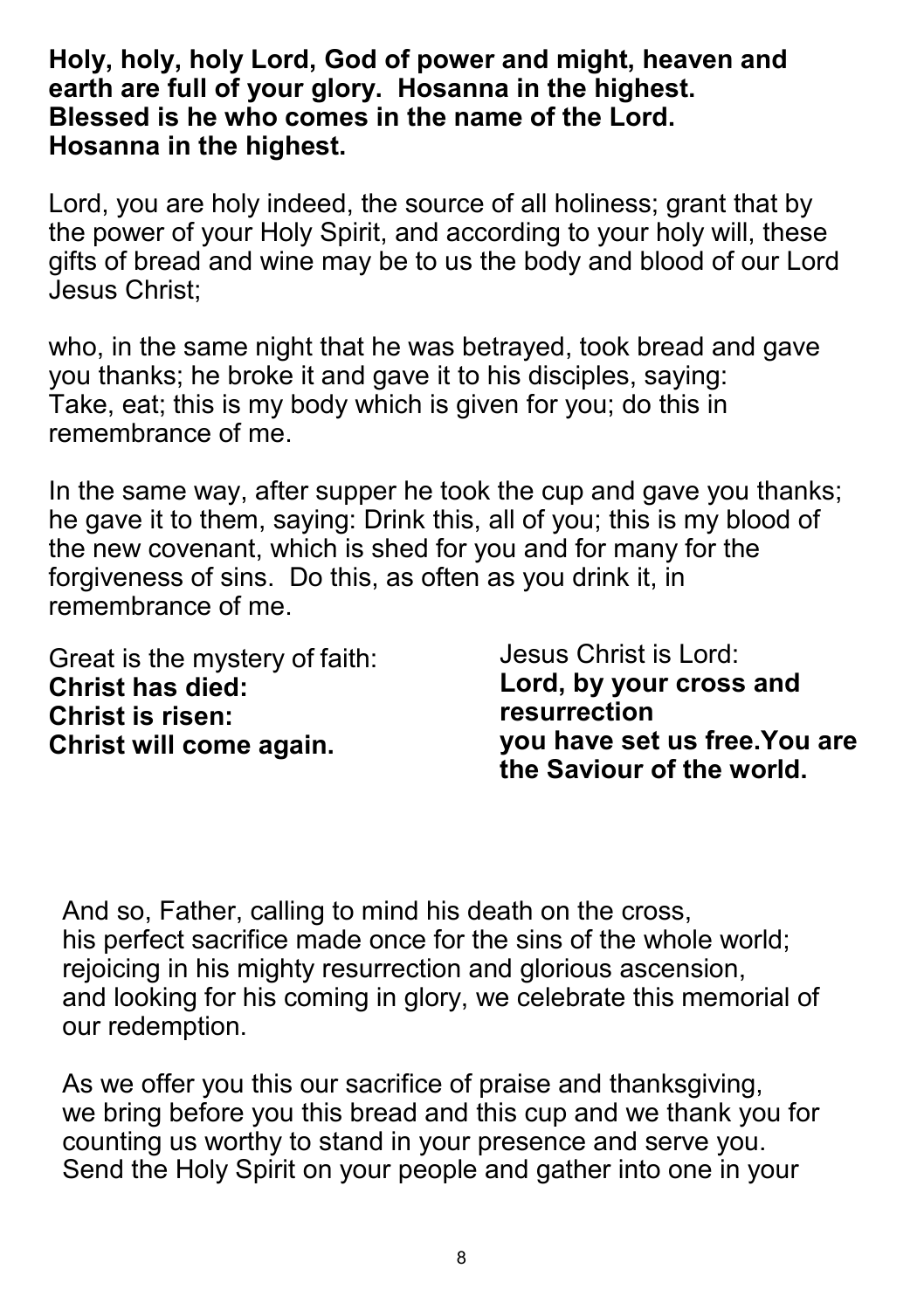kingdom all who share this one bread and one cup, so that we, in the company of St Mary, St Peter, St Andrew, St Michael and all the saints, may praise and glorify you for ever, through Jesus Christ our Lord; by whom, and with whom, and in whom, in the unity of the Holy Spirit, all honour and glory be yours, almighty Father, for ever and ever. **Amen**.

 (May end...) [...**Blessing and honour and glory and power be yours for ever and ever. Amen**.]

As our Saviour taught us, so we pray: **Our Father in heaven, hallowed be your name, your kingdom come, your will be done, on earth as in heaven. Give us today our daily bread. Forgive us our sins as we forgive those who sin against us.**

**Lead us not into temptation but deliver us from evil. For the kingdom, the power, and the glory are yours now and for ever. Amen.**

We break this bread to share in the body of Christ. **Though we are many, we are one body, because we all share in one bread.**

(or)

**Lamb of God, you take away the sin of the world, have mercy on us. Lamb of God, you take away the sin of the world, have mercy on us. Lamb of God, you take away the sin of the world, grant us peace.**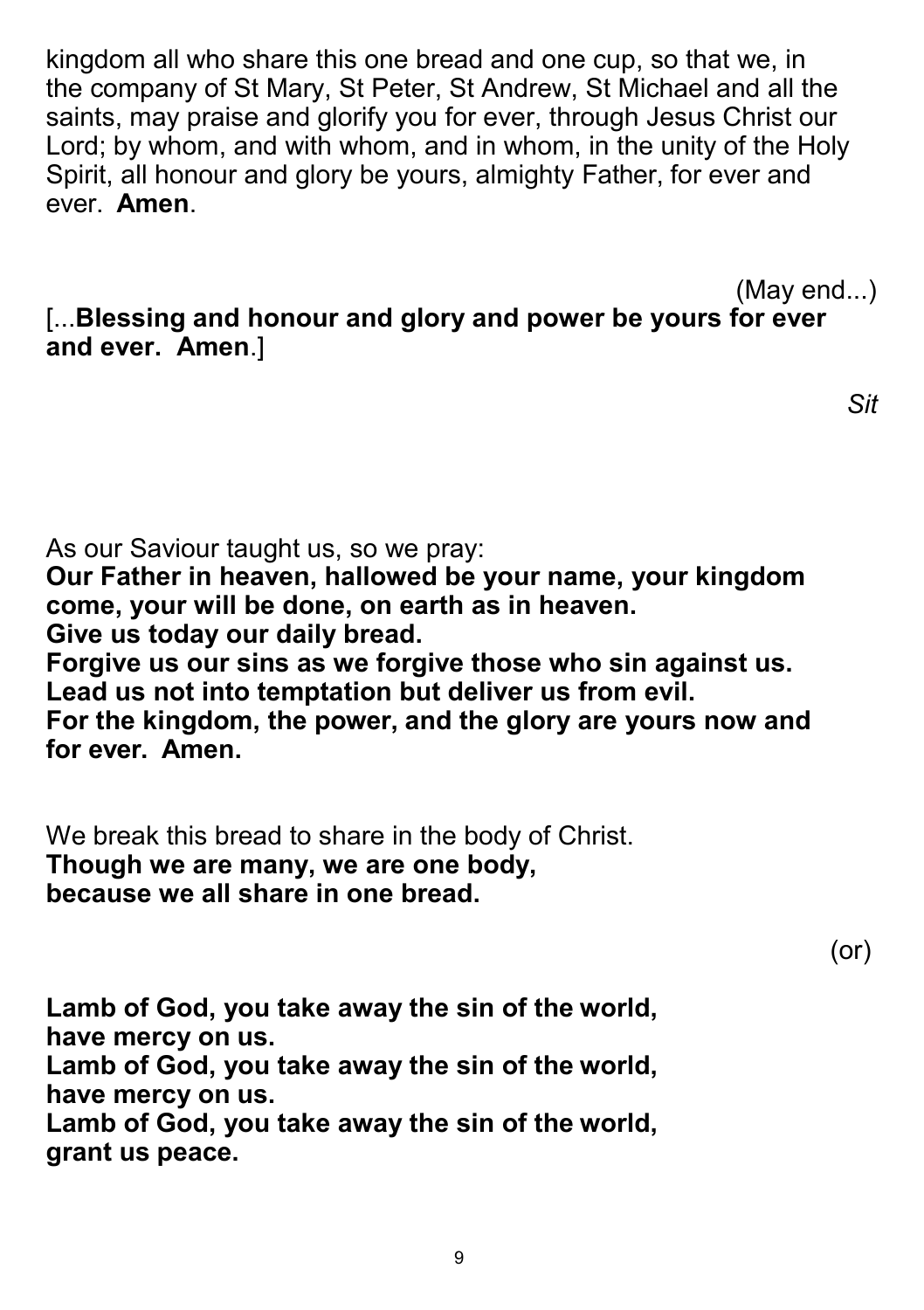Draw near with faith. Receive the body of our Lord Jesus Christ which he gave for you, and his blood which he shed for you. Eat and drink in remembrance that he died for you and feed on him in your hearts by faith with thanksgiving. Jesus is the Lamb of God who takes away the sin of the world. Blessed are those who are called to his supper. **Lord, I am not worthy to receive you, but only say the word, and I shall be healed.**

(In Eastertide)

[Alleluia. Christ our passover is sacrificed for us. **Therefore let us keep the feast. Alleluia.]**

*Distribution of Communion*

## The Post Communion Prayer *Sit*

The Minister reads a prayer.

**Almighty God, we thank you for feeding us with the body and blood of your Son Jesus Christ. Through him we offer you our souls and bodies to be a living sacrifice. Send us out in the power of your Spirit to live and work to your praise and glory. Amen.**

**Father of all, we give you thanks and praise, that when we were still far off you met us in your Son and brought us home. Dying and living, he declared your love, gave us grace, and opened the gate of glory. May we who share Christ's body live his risen life; we who drink his cup bring life to others; we whom the Spirit lights give light to the world. Keep us firm in the hope you have set before us, so we and all your children shall be free, and the whole earth live to praise your name; through Christ our Lord. Amen.**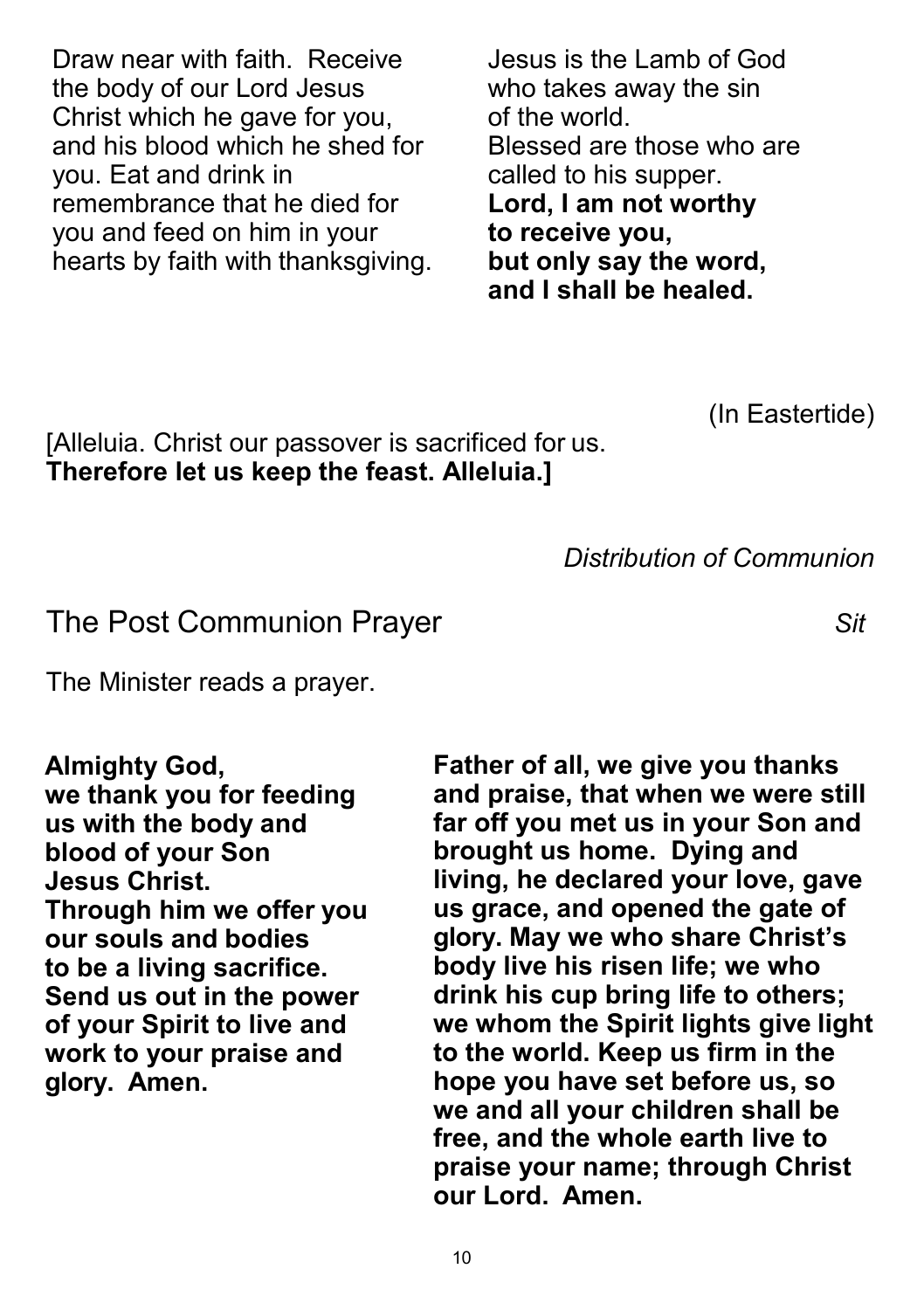Hymn *Stand*

The Blessing (An alternative may be used)

The peace of God, which passes all understanding, keep your hearts and minds in the knowledge and love of God, and of his Son Jesus Christ our Lord;

and the blessing of God almighty, the Father, the Son, and the Holy Spirit, be among you and remain with you always. **Amen**.

Go in peace to love and serve the Lord. **In the name of Christ. Amen.**

[Go in the peace of Christ. Alleluia, alleluia. (In Eastertide) **Thanks be to God. Alleluia, alleluia.]**

Recessional *Stand for exit of minister(s)*

*Sit as minister leaves chancel or reaches the door*